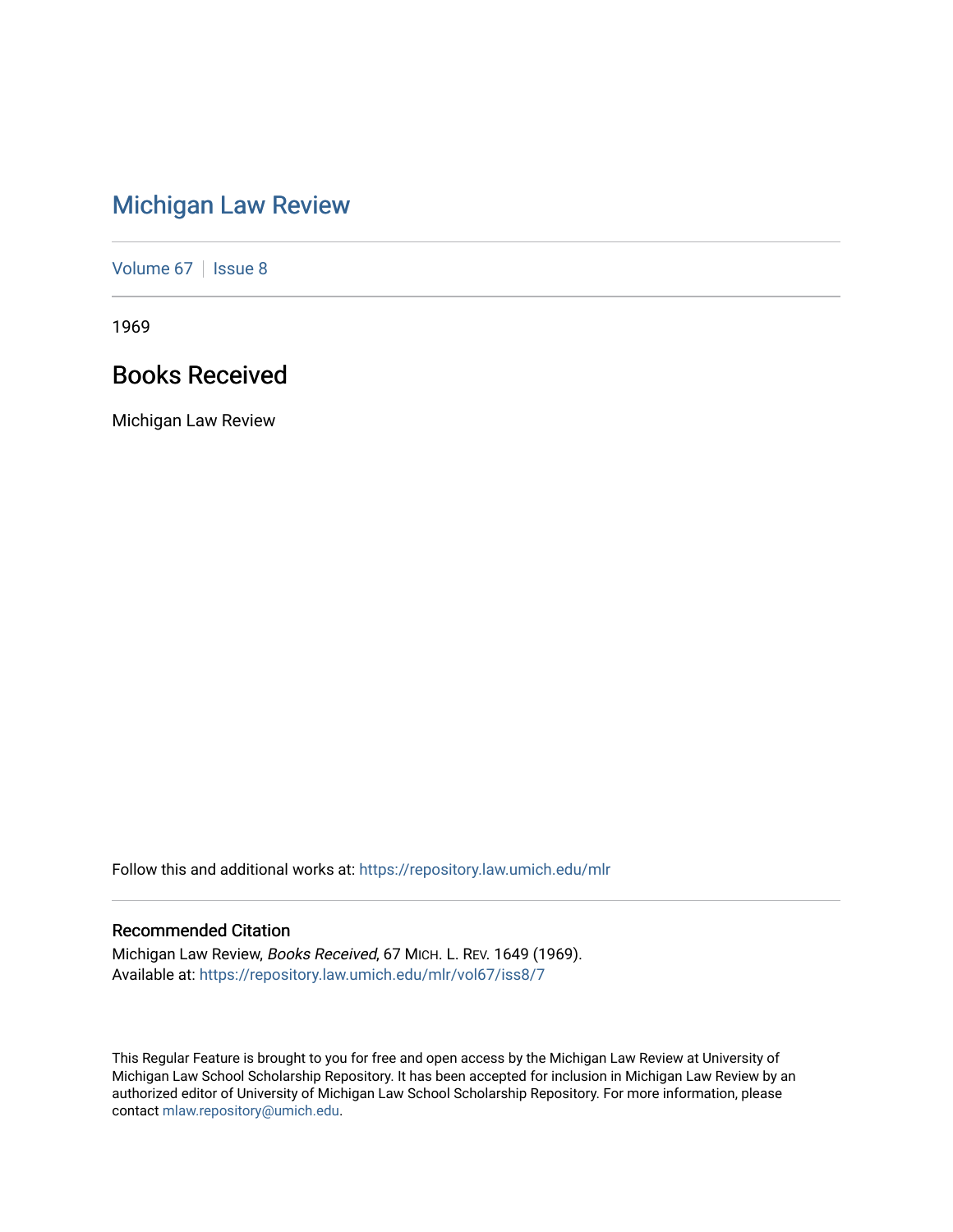# BOOKS RECEIVED

# *BUSINESS*

BLACK CAPITALISM: STRATEGY FOR Busr-NESS IN THE GHEITO. By *Theodore L. Cross.* New York: Atheneum. 1969. Pp. xii, 274. \$8.95.

### *CIVIL RIGHTS*

See *Business.* 

# *COLLEGES AND UNIVERSITIES*

APPROACHES TO EDUCATION FOR CHARAC· TER: STRATEGIES FOR CHANGE IN HIGHER EDUCATION. By *Clarence H. Faust* and *Jessica Feingold. New* York: Columbia University Press. 1969. Pp. vi, 451. \$10.

# *COMMERCIAL LAW*

TEACHING MATERIALS ON COMMERCIAL TRANSAcrIONS. By *Richard E. Speidel,*  Professor of Law, University of Virginia; *Robert S. Summers,* Professor of Law, Cornell University; and *James J. White,*  Professor of Law, University of Michigan. *St.* Paul: West. 1969. Pp. lxiv, 1144. \$15.00.

### *CONSTITUTIONAL LAW*

See *Freedom of Religion.* 

#### *CRIMINAL LAW*

CRIMES COMETIDOS EM EsTADO DE EM· BRIAGUEZ. *Centro de Direito Comparado da Faculdade de Direito de. Coimbra.*  Coimbra, Portugal: Universidade de Coimbra, Faculdade de Direito. 1968. Pp. xxii, 226. Paper.

To WALK THE STREETS SAFELY. By *James H. Scheuer.* New York: Doubleday. 1969. Pp. ix, 236. \$5.95.

#### *CRIMINAL PROCEDURE*

See also *Trial Practice.* 

STANDARDS RELATING TO DISCOVERY AND PROCEDURE BEFORE TRIAL. *American Bar Association Project on Minimum Standards for Criminal Justice.* Chicago: American Bar Association. 1969. Pp. xii, 167. Paper, \$2.

# *EDUCATION*

See *Colleges* & *Universities*.

#### *ELECTIONS*

CoRPORATIONS, CONTRIBUTIONS, AND PO-LITICAL CAMPAIGNS: FEDERAL REGULATION IN PERSPECTIVE. By *Edwin M. Epstein*. Berkeley: Institute of Governmental Studies, University of California. 1968. Pp. x, 222. Paper, \$2.50.

#### *EP!DENCE*

EVIDENCE. By *Robert P. Newman* and *Dale R. Newman.* Boston: Houghton Mifflin. 1969. Pp. x, 246. Paper, S3.25.

#### *FREEDOM OF RELIGION*

SCHOOL PRAYERS, By *John Herbert Laubach.* Washington, D.C.: Public Affairs Press. 1969. Pp. v, 178. \$5.

# *HIGHWAYS AND STREETS*

See *Public Administration.* 

# *INCOME TAX*

AMORTIZATION OF INTANGIBLES-GEN-ERAL RULES. By *Lee F. Holdmann.* Wash• ington, D.C.: Tax Management. 1969. Pp. iv, 88. Paper.

CORPORATE ACQUISITIONS-(B) REORGANI-ZATIONs. By *Edward A. Vrooman.* Washington, D.C.: Tax Management. 1969. Pp. iv, 158. Paper.<br>OUALIFIED PLA

PLANS-DEDUCTIONS-GEN-ERAL RuLES. By *John F. Woyke.* New York: Tax Management. 1969. Pp. iv, 171. Paper.

# *INHERITANCE, ESTATE, AND GIFT TAXES*

EsTATE, GIFrs, AND TRusrs. By *Sherwin*  P. Simmons. Washington, D.C.: Tax Management. 1969. Pp. iv, 84. Paper.

#### *INTERNATIONAL LAW*

THE LAW OF THE SEA-INTERNATIONAL RULES AND ORGANIZATION FOR THE SEA, Edited by *Lewis M. Alexander.* Kingston, R.I.: University of Rhode Island. 1969. Pp. v, 464. Paper, \$6.50.

THE TREATY TRAP. By *Laurence W. Beilenson.* Washington, D.C.: Public Affairs Press. 1969. Pp. v, 344. \$7.

# *INTERNATIONAL TRADE*

ExPORT FINANCING. By *Matthew J. Kust.*  Washington, D.C.: Tax Management. 1969. Pp. iv, 82, Paper.

LES RÈGLEMENTS DE LA COMMUNAUTÉ ECONOMIQUE EUROPÉENNE. Edited by *Jean-Victor Louis.* Brussels, Belgium: Presses Universitaires de Bruxelles, 42, ave. Paul Heger (5). 1969. Pp. xxxi, 517. 980 FB.

#### *JURISPRUDENCE*

CARDOZO AND FRONTIERS OF LEGAL THINKING. (rev. ed.) By *Beryl Harold Levy,* Professor of Philosophy, Hofstra University. Cleveland: Press of Case West-

[ 1649]